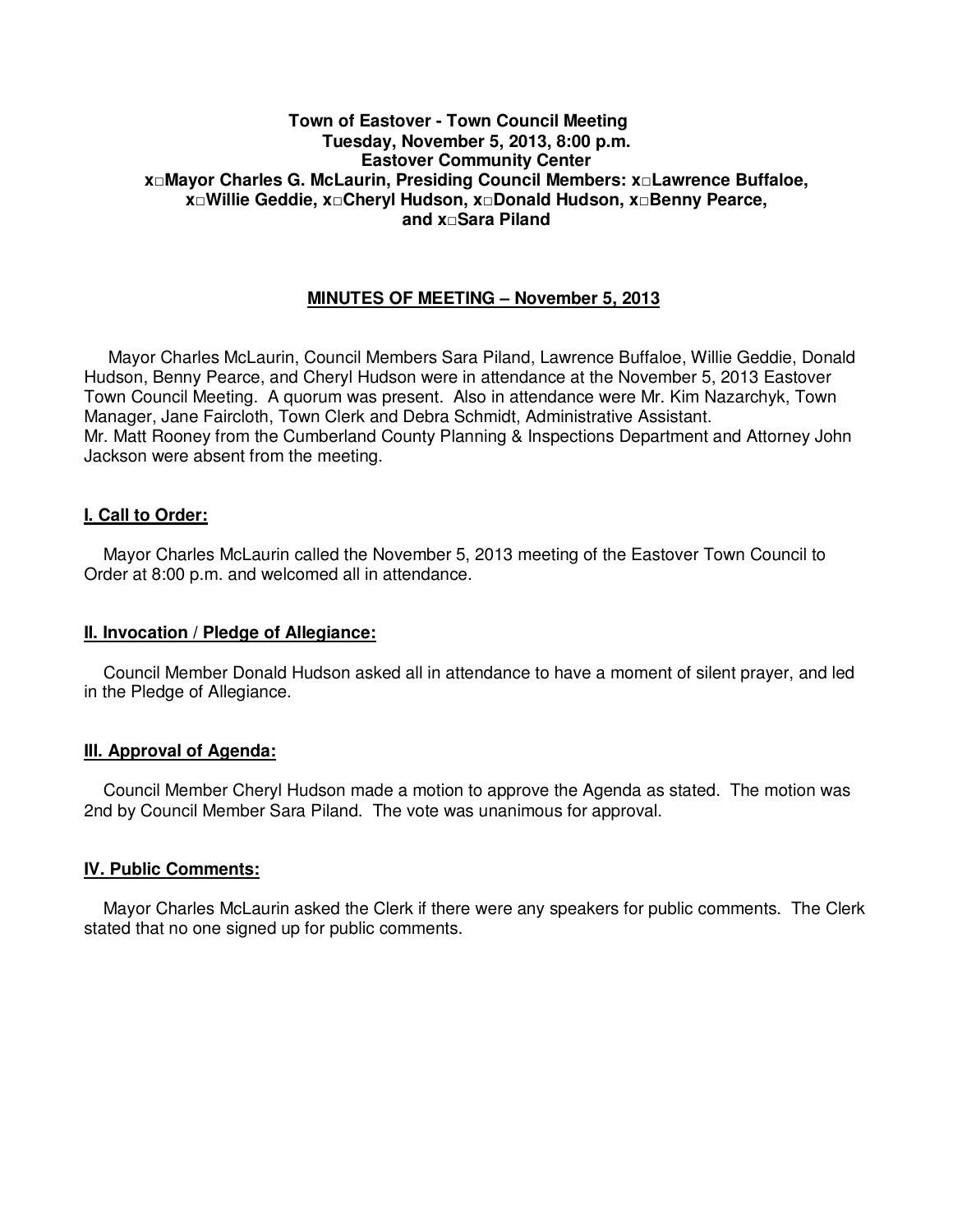# **V. Consent Agenda:**

- 1. Consider approval of the Minutes for the October 1, 2013 Town Council Meeting.
- 2. Consider approval of the Minutes for October 15, 2013 Special Town Council Meeting.
- 3. Consider approval of the Minutes for October 15, 2013 Special Town Council Meeting "Closed Session".
- 4. Consider approval of the September 30, 2013 Financial Report.

 Council Member Donald Hudson made a motion to approve the Consent Agenda as so stated. The motion was 2<sup>nd</sup> by Council Member Lawrence Buffaloe. The vote was unanimous for approval.

# **VI. Discussion Agenda:**

# **Agenda Item #1:**

# **Consider Programming Services Proposal from LSV Partnership.**

 Mr. Kim Nazarchyk, the Town Manager stated that they awarded design of the new Town Hall to the architectural firm "LSV Partnerships". Prior to signing the contract, he held discussion with Mr. Chris Frank from LSV Partnerships and Mr. Larry Sampson from United States Department of Agriculture (USDA). The best route at this time is to consider the Program of Services and Letter of Agreement that LSV Partnerships prepared which is part of the package. This will allow LSV Partnerships to do some work that needs to be done prior to review of the contract by UDSA for approval. The Town Manager informed the Town Council Members that the package contains the scope of services that LSV Partnership will prepare to determine design, estimated cost, and meet requirements of the USDA. Council Member Sara Piland made a comment that she was very impressed with the LSV Partnership proposal and pleased that they are following this process.

 Council Member Sara Piland made the motion for the Town Council Members to approve the programming services proposal from LSV Parternership. The motion was 2<sup>nd</sup> by Council Member Cheryl Hudson. The vote was unanimous for approval.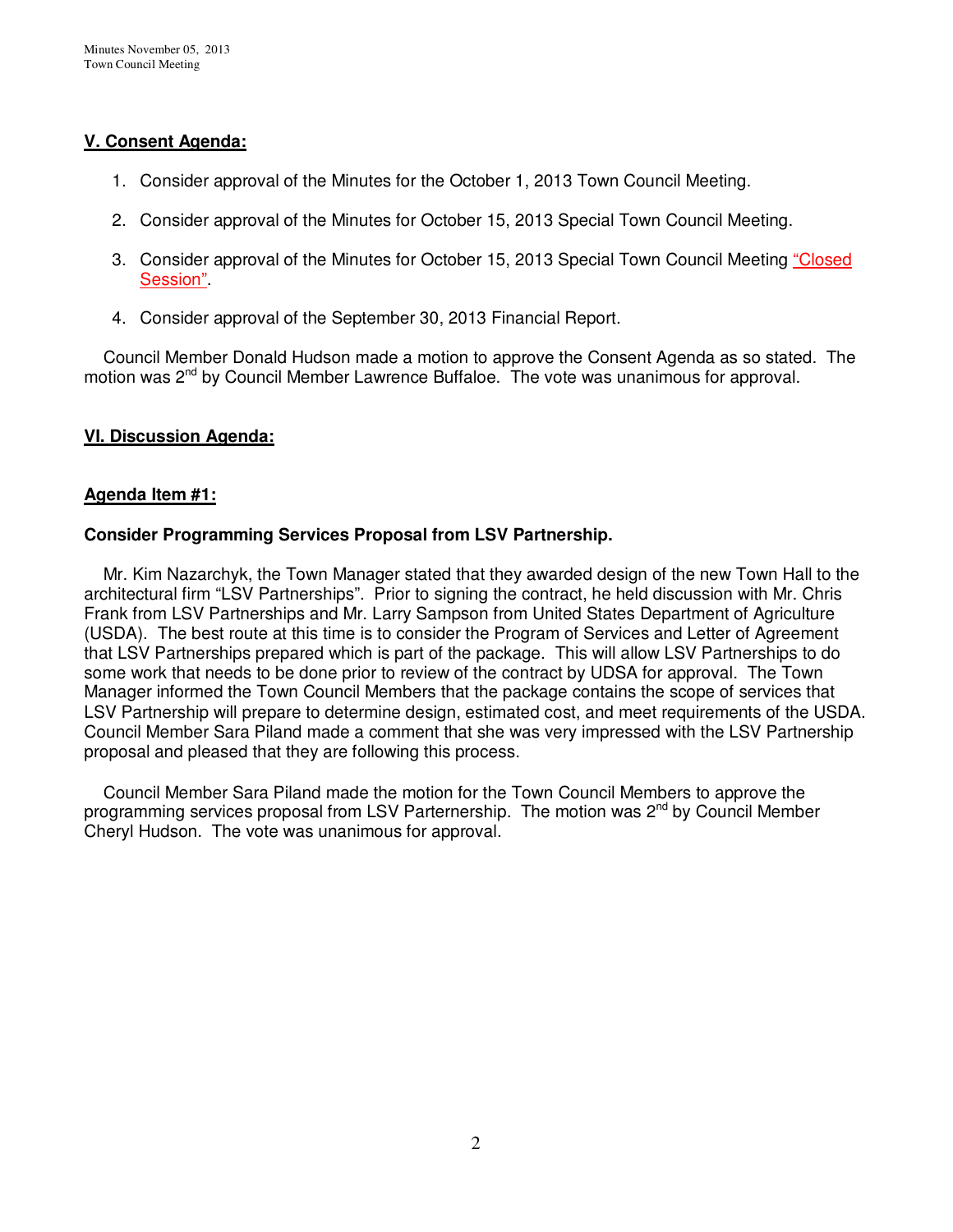# **Agenda Item #2:**

#### **Consider Extension of Interlocal Agreement with Cumberland County regarding Sales Tax Distribution.**

 Mr. Kim Nazarchyk stated that in March of this year the Town of Eastover joined the other municipalities and Cumberland County and approved a three (3) year extension on the sales tax distribution agreement which expired June 30, 2013. Since that time, there has been further discussion, and the County has agreed to offer an additional seven (7) years to the agreement for a total of 10 years, to expire on June 30, 2023. Resolution 2013-07 being presented to you will approve the additional seven (7) years, making the agreement for ten (10) years and expiring June 30, 2013. The Town Manager stated that the sales tax revenue interlocal agreement will not have a negative impact on the Town of Eastover unless they annex additional land. The Town Attorney has reviewed and approved the Resolution and Interlocal Agreement. Eastover will continue to receive approximately \$500,000-\$600,000 of these monies.

 Council Member Donald Hudson made a motion to approve the Resolution as so stated. The motion was 2<sup>nd</sup> by Council Member Lawrence Buffaloe.

# **VII. RECEIVE MAYOR'S UPDATE.**

 Mayor Charles McLaurin said that several Eastover residents have requested a drop box for shipping in Eastover. It would be more convenient. Mr. Kim Nazarchyk is working on this idea with the United States Postal Service. A local contract post office would also be a great idea in conjunction with a drop box for mail and shipping in the Town of Eastover.

 Mayor Charles McLaurin stated that "Fright Night" at the Eastover Ball Park went well. Eastover had around 200-300 children with parent involvement.

 Mayor Charles McLaurin said that Mike Gibson at the Recreation Department is in agreement to work with them in the future for the Eastover Ball Park plans.

#### **VIII. RECEIVE TOWN COUNCIL UPDATE.**

 Council Member Benny Pearce brought up the subject about the emails that Mike Mason sent out regarding an individual charged with robbery on Dobbin Holmes Road. The Town Manager said that the young man was walking through the woods at Ms. Talley's home and caught on camera. He was not the same individual that was driving the Lexus.

 Council Member Benny Pearce wanted to thank everyone for their prayers during his operation and stated that since his surgery he is physically a better person.